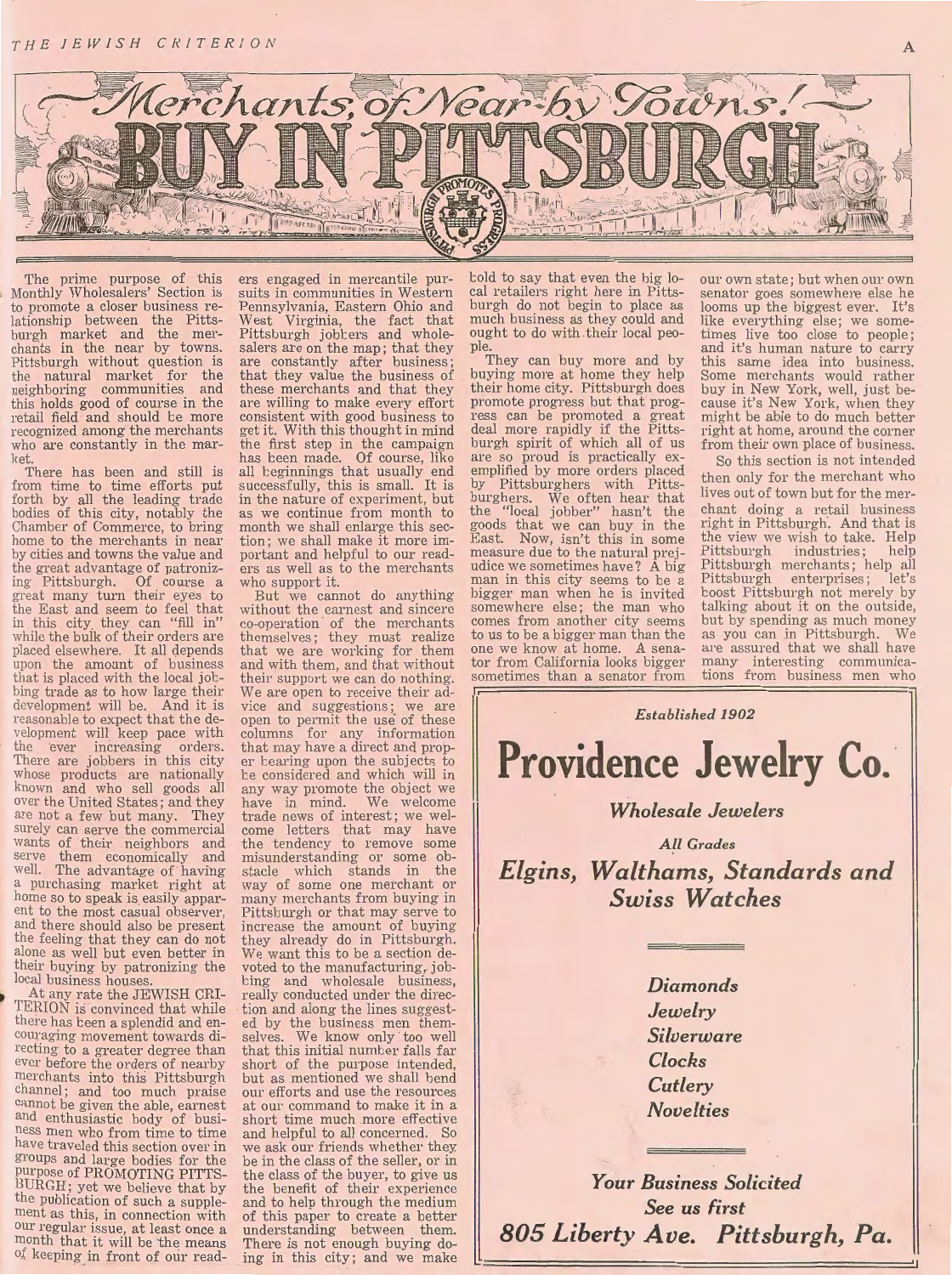(jj Conditions, this year are abnormal; and unless the Merchant "goes-after" his trade, he will find his rival in possession.

(jj With our line for this Spring bigger than ever in assortment of styles, and values, we offer you an opportunity, not only of holding your trade, but increasing it.

*I Our line consists of Coats, Suits,* Dolman's, Capes and Dresses.

*"C omparzson* . " *t h at* ' *s our argument and seeing is believing* 

## **NATHAN G. BAGRAN**  910 PENN AVE. PITTSBURGH, PA.

### "THE HOUSE THEY ALL TALK ABOUT"



ROYAL GARMENT COMPANY MANUFACTURERS OF INFANTS, CHILDRENS AND MISSES WEAR CHILDRENS COATS AND MUSLIN UNDERWEAR 928 Penn Avenue *Bel/3145 R Grant P.* & *A. Pitt 5162*  Pittsburgh, Pa.



have made tours throughout the neighboring towns on booster ex-<br>cursions, who will have a mes-<br>sage of optimism to bring to Pittsburgh sellers. They will reflect the spirit of opportunity that lies so near to us and they will point out how simple a matter it is to encourage this Pittsburgh spirit and to promote more orders for our local jobbers and wholesalers. At least we have set our hands to this task and will give it the trial it deserves, all we ask is that you who are directly interested will help, encourage and support us; with that spirit we are sure that excellent results will be achieved; far more than those imagined by some who at this time may view such an enter-<br>prise as this with skepticism.

What is Pittsburgh and what does it offer; what does it mean at home and what does it mean abroad may be seen by reading<br>the following statement prepared by an official of an important trade body, Mr. John P. Cowan, of the Chamter of Commerce, who has touched merely the high spots in discussing this great industrial city:<br>Its geographical

Its geographical situation makes Pittsburgh the ideal job-It is the center of the buying population of the United States. Remembering these advantages of location, it will be seen that the transportation advantages of this district adds still more to Pittsburgh's strategic commercial situation. By rail, by river and by motor route, Pittsburgh's transportation lines extend in all directions from ocean to ocean and from lake to gulf. What is <sup>L</sup>ue of transportation is true al- so of the lines of communication. The manufacturer, jobter or merchant is always within quick and low-cost conversational dis-<br>tance of more than 75 percent of<br>his customers. First-hand inforhis customers. First-hand information is the best seller; firsthand tuying and selling builds up the best and most permanent trade. The Pittsburgh dealer in handling his domestic jobbing business is essentially one who has the advantage of first-hand knowledge in every detail of his enterprise.

Pittsburgh's central location in the commercial field was never more important than in the coming era of opportunity. The ter- ritory of which this district is the center has increased in population at a rate that is not exceeded in any other locality when the volume of business is measured with it. Increase of popu-<br>lation means increase in buying power, and the existence of vast buying power means selling opportunities that may be as great<br>as the seller desires to make it. It is on this optimistic hypothesis that the manufacturers, jobsis that the manufacturers, job-<br>bers and merchants face an epoch-making period in trade which is certain to follow the readjustment following the war.

Pittsburgh business men already are striving for the business of the future and their enterprise has been instrumental in encouraging the constructive programs at home and in surrounding communities. After 18 months of war activity during which time the majority of Pittsburgh business men were devoting their efforts to the cause of the Government, the Trade Extension Committee of the Chamber of Commerce of Pittsburgh is preparing to resume its work.

On May 20-24 this Committee will make a tour of the cities and<br>towns in Western Pennsylvania and central Ohio for the purpose of renewing relations with the merchants in that section. As usual the Pittsburgh party will travel in de luxe style in an all-<br>steel special train of dining and<br>drawingroom sleeping cars. drawingroom sleeping cars. About a score of cities and towns will be visited and on the night stops large meetings will be held with the local business men and citizens .in the places to be visited. At these gatherings measures will be discussed to bring<br>the people in all parts of the Pittsburgh jobbing district in closer business relations with the large city which is its center. Methods of transportation and communication and various matters for improving business will be considered.

Since the war official statistics on the volume and the value of Pittsburgh's jobbing business are unottainable. In the value of its manufactured output the Pittsburgh metropolitan district last year reached  $$1,250,000,000$ . This was an increase of more than 60 percent over the previous average year.

It is believed that the increase in the jobbing business in the territory linked with Pittsburgh will show an mcrease of at least 50 percent. With improved transportation and better facilities for communication, these averages will go upward at a ratio which would not have been dreamed of a few years ago. New commodities are being added to the immense amount of articles manufactured in Pittsburgh and new lines constantly are being added to the lines handled in Pittsburgh. This means a greater future for Pittsturgh and a correspondingly better era for the business interests of the surrounding country.

Pittsburgh's industrial preemmence has been established for more than a century. As the seat of the greatest munition plants in the world since 1914 it has teen known as the Arsenal of the Allies. Here, within a radius of about 10 miles were manufactured war materials of every



'I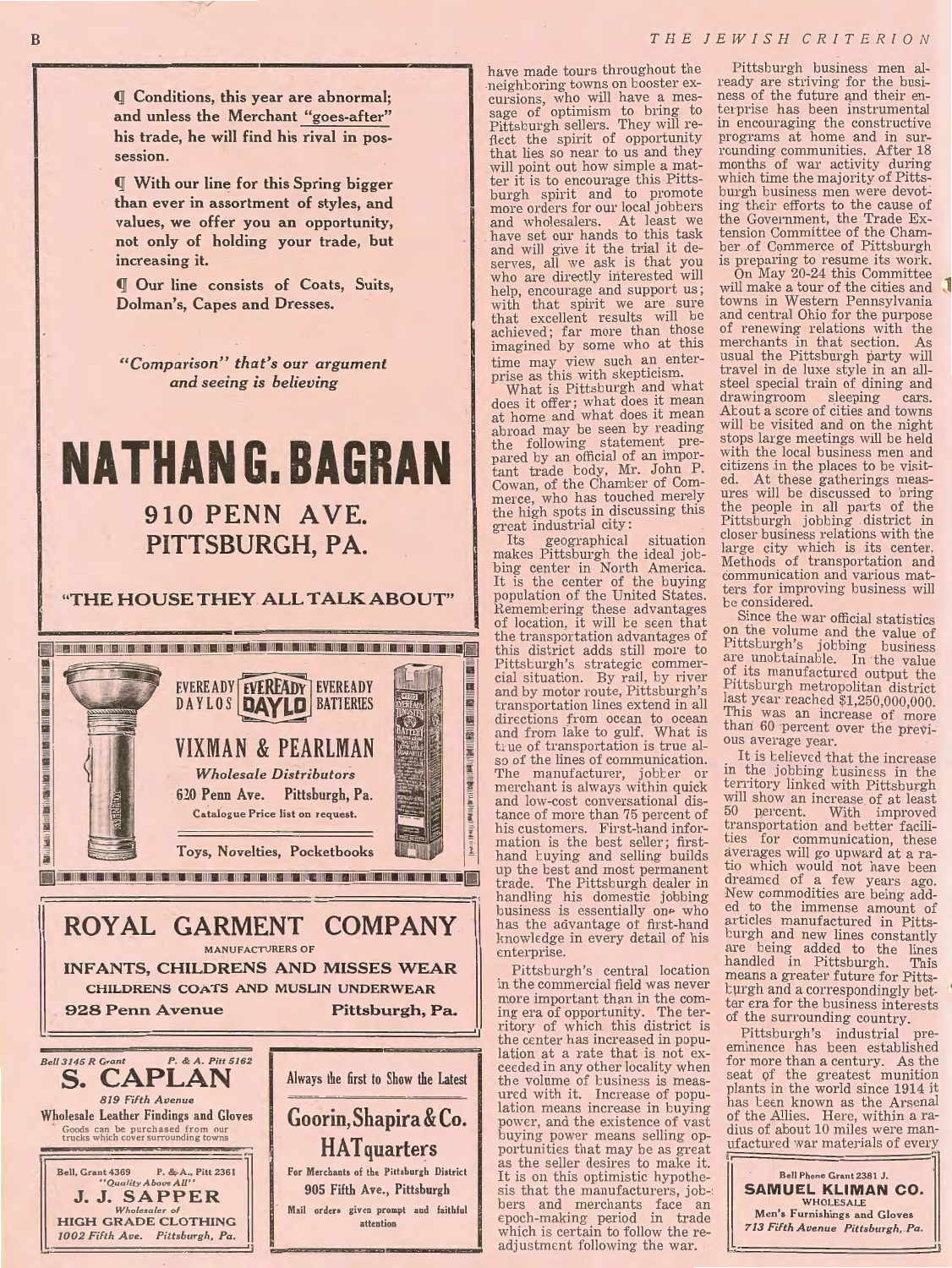character, and in this district was produced much of the am- munition that won the war for liberty and civilization. Pitts-<br>burgh, under its new title has entered upon a career of peace.<br>Industrial readjustment is com-<br>ing rapidly, and within a few ing rapidly, and within a few months the mills and workshops of Pittsburgh, after four busy years of work in arming the nations for war against the Hun will resume a career of activity hitherto unknown in the com-

mercial history of this country.<br>One billion dollars scarcely represents in round numbers the value of the annual product of Pittsburgh mills during the pres-<br>ent year. This figure represents an increase of about 25 percent over the production in normal times, but it is believed that the stimulus given during the past<br>few years and the urgent requirements for material manu-<br>factured in Pittsburgh will re-<br>sult in the normal output a value represented by seven places in figures.<br>Pittsburgh's supreme position

as an industrial center is due to the bounty of Nature. The finest bituminous coal in America, the highest grade of oil and an almost inexhaustible supply of natural gas surround the city. natural gas surround the city. Supplementing these natural

resources, and of almost equal import, is the geographical and topographical location of the city between the Monongahela and Allegheny rivers and at the point of formation of the Ohio River and so hemmed in by hills and al "Gateway of the West." Thus, with a basic supply of raw materials and exceptional distributing facilities, Pittsburgh indus-<br>tries have attained gigantic pro-<br>portions.

As early as 1760 the garrison at Fort Pitt and early settlers dug kituminous coal in what is now the business section of Pittsburgh. Pittsburgh coal is pronounced by the United States Geological Survey to be the highest in heat units in the entire country and in 1912 the Pittsburgh district produced double the output of the States of Ohio and Indiana combined and nine percent of the world's output of<br>all\_species of coal.

In 1841 the coke industry was established in the Pittsburgh district and today this district produces within a small fraction *of.* one-half of the entire production in the United States and more than the entire production of Great Britain.

In 1868 the properties of natural gas in the Pittsburgh district as a fuel for manufacturing<br>purposes were discovered. Not unti) 1883 was production on a large scale begun. Natural gas <sup>1n</sup> this district contains about 88 percent methane and 12 percent ethane and has a heating value of 1100 B. T. U. per cutic foot. About 40 percent of the natural  $\frac{\text{gas}}{\text{gas}}$  developed in the United States is produced in the Pitts-

burgh district and territory immediately adjacent. The natural gas produced in this district in 1912 was valued at \$51,888,693. About one-third of this district production is piped directly into Pittsburgh and sold for indus- trial consumption at a price averaging 14.5 cents per 1,000 cubic feet.

In 1859 crude oil, or petrole-<br>um, was first produced commer-<br>cially in the Pittsburgh district. Pennsylvania petroleum is the highest grade in the United States and this year sold for \$4.00 per barrel; the state production approximating 10,-000,000 barrels annually.

With these fuel bases centered at a point of easy and economic distribution, and the prolific iron ore deposits of Lake Superior of easy· access, the iron and steel industry of America

naturally centered in Pittsburgh. In 1790 the first iron fumace was built in Pittsburgh. In 1912 the Pittsburgh district produced  $10,000,099$  tons of pig iron—a total that exceeds that of any entire nation in the world, save Germany and the United States -and represented as 66 percent of the total German production.

The total steel production of the Pittsburgh district ( 40 mile radius) for 1912 was 11,199,430 tons, a trifle more than double that of Great Britain. The total steel production of the City of Pittsburgh (10 mile radius) was 13,801,560 tons as against 12,- 344,000 tons for all of Great Britain. These totals include toth ingot and finished steel in each case. Separately, the same proportions hold.

西川路川

<u>is im sine ins messing in sine ins ins ins ins ins ins ins ins</u>

In the manufacture of brick and clay products, Pittsburgh occupies the center of a district which leads the country in the production of these materials.<br>Rich veins of clay surround Pittsburgh and these are worked to the greatest advantage. facture of brick and terra cotta goods is supplemented by potteries which are among the best known in the world. Pittsburgh's advantage in the production of clay products results from the proximity of the raw materials and superior facilities for the distribution of the finished products. In consequence of the Pittsburgh district's lead in brick, terra cotta and other goods of this nature, this city is looked upon as the logical center for the National Meeting of brick manufacturers.

Try to make at least one person happy every day and then in ten years you will have made three thousand six hundred and fifty<br>persons happy or brightened a<br>small town bv your contribution<br>to the fund of general enjoyment.<br>--Sidney Smith.

Never borrow trouble. If the evil is not to come, it is useless and so much waste. If it is to come you will need-all your strength to meet it.

# **Spring Wash Fabrics**

Merchants and Buyers are invited to examine our offerings in Wash Goods for Spring.

Every line which comprises our vast assortment is the product of a reliable mill and is guaranteed to give perfect satisfaction.

You will find a wide range of attractive novelty effects; also a goodly assortment of the conservative, staple styles and patterns which are always in demand.

An early inspection will prove instructive and profitable.

Cover your requirements *now* while assortments are complete.

If inconvenient to visit our establishment. direct us to have a representative call.

## **The Pittsburgh Dry Goods Co.**  *Pittsburgh*

*We sell only to Merchants.* 

**A service and all the time time and all the time and time and time and time and time and time and time and a se** 

**GUARANTEED** 



Also a full line of Dresses.

## A. A. WOLK & CO. **815-817 PENN AVE. PITTSBURGH**

**The Company of Party and Company of Company and Company and Company of Company of Company of Company of Company of Co** 

**DAMINICATE**